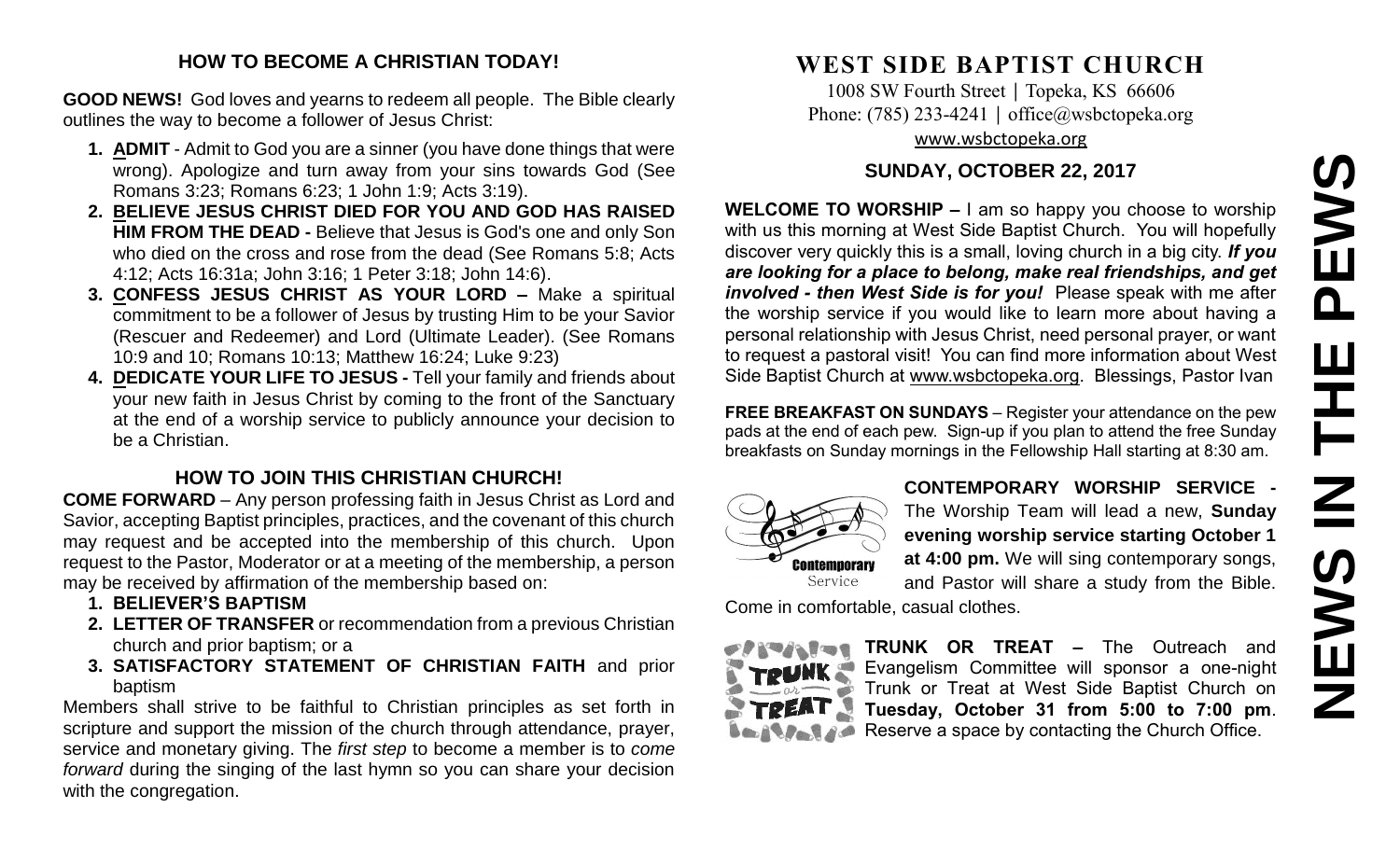**BIBLE STUDIES –** Come for the free one-hour small group study of the biblical book, **"MICAH," on Wednesdays at 10:30 am in Holmer Hall**. The Bible study is taught start-to-finish ("lectio continua"), no previous experience necessary. Bible studies are free and open to the public.

**HARVESTERS FOOD COLLECTION –** Harvesters Community Food Network is requesting its local mission partners collect **Low-Sodium Canned Vegetables** for members of our community on no-sodium and low-sodium diets. Please place your donation of non-perishable food in the Harvesters blue barrel in the foyer. Thank you!



#### **WWW KID'S BIBLE CLUB** – The Fall session of WWW (Wonderful West Side



Wednesdays) started on September 6**.** The doors open for Gym Time at 4:30 pm. **Supper will be served at 5:30 pm in the Fellowship Hall (cafeteria)**. Programming is offered for children and adults of all ages. *CALL THE CHURCH OFFICE BEFORE NOON TO REQUEST A RIDE TO/FROM CHURCH.* See Colleen Smith, Coordinator, for details.

#### **YOU ARE INVITED** -The church family is invited to a bonfire at the Smith's house



on November 11 at 5:00 pm. Hot dogs, buns and condiments will be provided. Please bring a side dish to share and your lawn chairs. Once the fire dies down, we'll head inside to enjoy some fellowship and play some games. A map to the Smith's house will be posted on the bulletin board outside of the office. Please let Brice or Colleen know if you are planning to attend. We look forward to seeing everyone!

Newsletter article for December newsletter need to be in the office either by emailing to [office@wsbctopeka.org](mailto:office@wsbctopeka.org) or left on the desk in the office by Nov 15.

Almira Collier's New Address: 12824 Ironstone Way # 102, Parker CO 80134

# **WEEKLY CALENDAR**

#### **SUNDAY, OCTOBER 22**

| $8:30$ am | Free Breakfast (FH)                   |
|-----------|---------------------------------------|
| $8:30$ am | Partners in Prayer (S)                |
| $9:15$ am | <b>Sunday School</b>                  |
| 10:30 am  | Worship (S)                           |
| $1:30$ pm | Long Range planning committee meeting |
| $2:30$ pm | <b>Missions Meeting</b>               |
| $4:00$ pm | Sing & Praise Service(S)              |
|           |                                       |

#### **MONDAY, OCTOBER 23**

|                   | 9:00 - 11:00 am Baby Closet Ministry |
|-------------------|--------------------------------------|
| $6:00 \text{ pm}$ | Capital City Men's Chorus (FH)       |

#### **TUESDAY, OCTOBER 24**

7:15 pm Outreach Meeting (HH)

#### **WEDNESDAY, OCTOBER 25**

| $10:30$ am        | Bible Study (HH)                         |
|-------------------|------------------------------------------|
| $4:00 - 6:00$ pm  | Fruit & Vegetable Food Pantry (FH)       |
| $4:30$ pm         | <b>Open Gym Time</b>                     |
| $5:00 - 7:00$ pm  | <b>Baby Closet Ministry</b>              |
| $5:30 - 7:00$ pm  | <b>WWW Kids Bible Club / Adult Study</b> |
| $7:00 \text{ pm}$ | Choir Rehearsal (S)                      |

#### **THURSDAY, OCTOBER 26**

1:00 – 3:00 pm Baby Closet

#### **FRIDAY, OCTOBER 27**

#### **SATURDAY, OCTOBER 27**

1:00 pm Worship Team Practice (S)